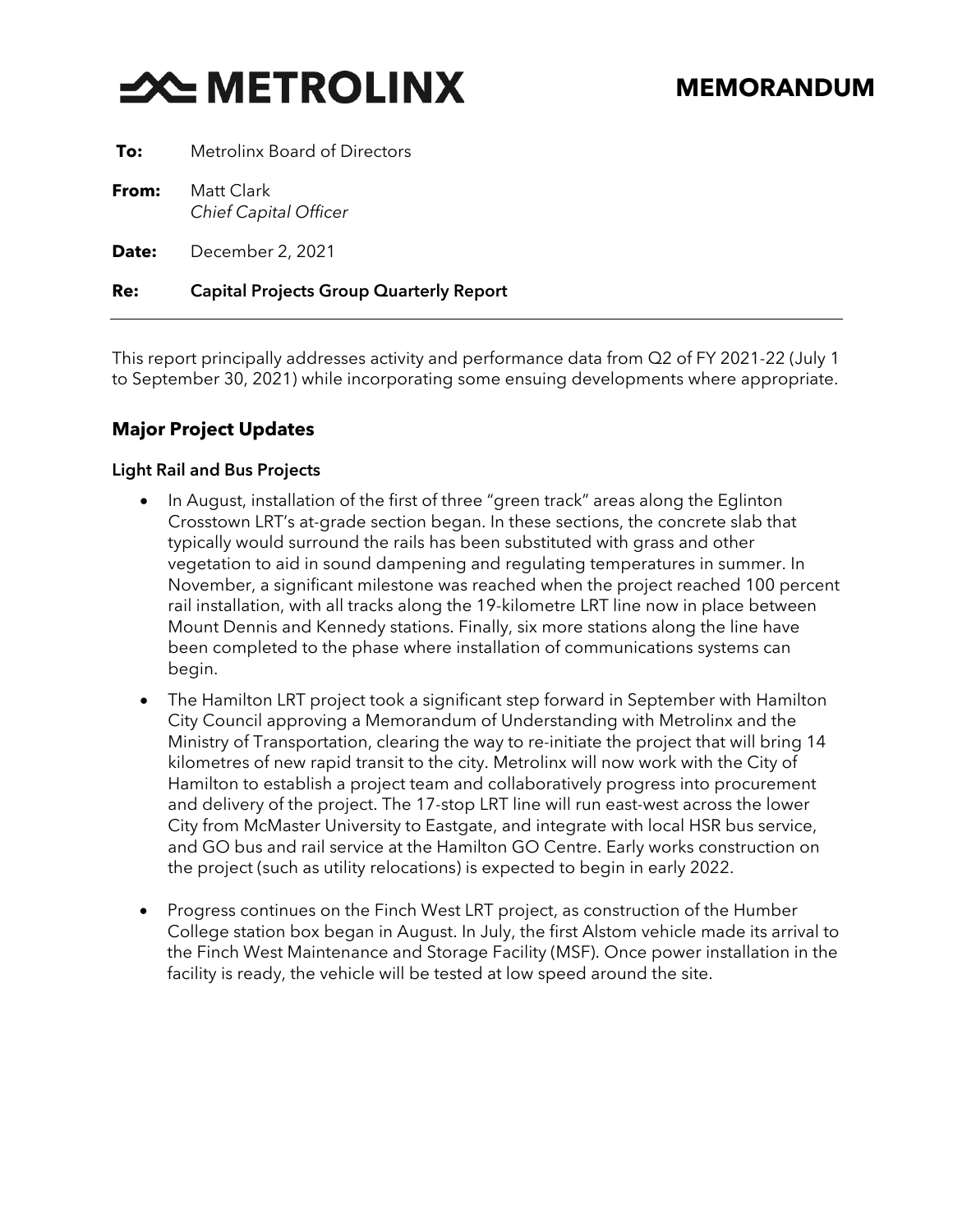#### GO Expansion Projects

- Following the signing of a revised agreement in principle for the SmartTrack Stations program between the Province and City of Toronto, in August Metrolinx launched procurement for four new GO stations around Toronto. Metrolinx is now in the process of seeking and selecting contractors for the Finch-Kennedy, St. Clair-Old Weston, King-Liberty and Bloor-Lansdowne SmartTrack stations, with construction planned for 2022. Early work at Finch-Kennedy began in September. Commercial discussions related to a planned fifth station at East Harbour, which will be delivered through a transit-oriented community process, are underway between Metrolinx and the site owner and developer, Cadillac Fairview.
- Starting September 13, customers at Bramalea GO Station were able to access one of the largest parking garages in the GO Transit network. The garage can accommodate more than 2,000 vehicles and features a colour-coded wayfinding system, two fully accessible elevators, a car counting system and more than 100 security cameras. The completion of the open-air garage marks an important milestone for the ongoing revitalization work at the station.
- As part of preparation for service expansion on the Lakeshore East line, rehabilitation of the Rouge River bridge began in September. This 117-year-old bridge connects Toronto and Pickering on the second busiest GO route, and will undergo repairs that include strengthening the substructure, replacing deck ties and track, and relocating utilities. The project is expected to conclude in Spring 2022.
- An important project to enhance accessibility at Eglinton GO Station began in September. Work to upgrade the station and make it fully accessible will include two new pedestrian tunnels, stairwells and elevators to platforms, mini-platforms to enable level boarding at accessibility coaches, new ramps, digital signage, and rehabilitation of the pick-up, drop-off zone. Metrolinx is committed to creating an accessible transit service for all customers, and these upgrades will bring Eglinton GO Station in line with requirements laid out in the Metrolinx Multi-Year Accessibility Plan.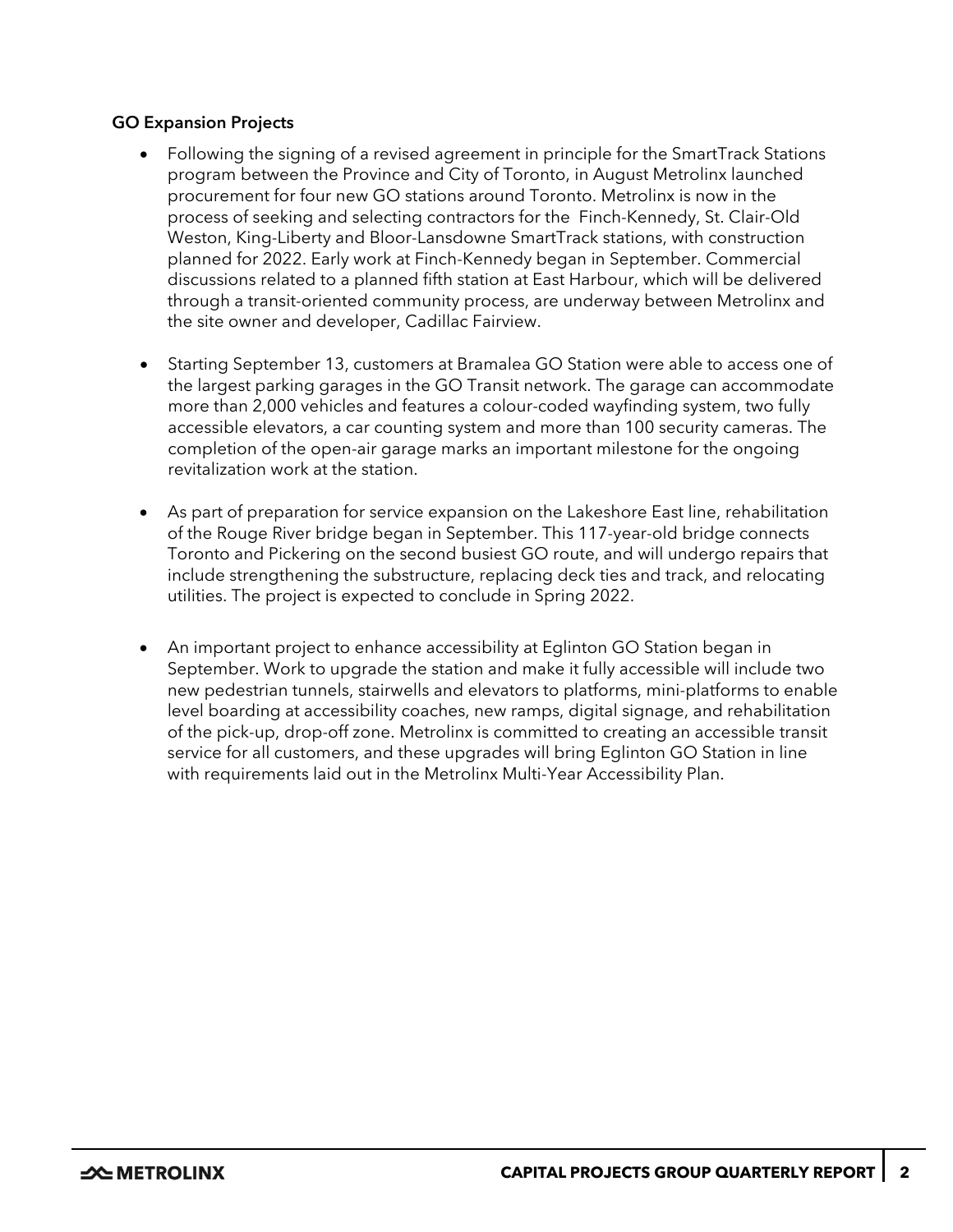#### Subway Projects

- In September, Metrolinx and its procurement partner, Infrastructure Ontario (IO) released a Request for Qualifications (RFQ) to identify teams interested in designing and building the Stations, Rail and Systems package for the Scarborough Subway Extension project. The scope of the package includes three new subway stations, associated bus facilities, and installation of all systems including track, signals, and communications. A Progressive Design-Build (PDB) contractual model has been selected that will see Metrolinx collaborate with the winning proponent to refine design and reduce risks during a Development Phase and arrive at a mutually-agreed Target Price. Metrolinx will then have the option to proceed into an Implementation Phase with them on that basis. Metrolinx and IO will evaluate submissions and are expected to announce a shortlist of qualified proponents who will be invited to respond to a Request for Proposals (RFP) in early 2022.
- Metrolinx released the final Ontario Line early works report for Lower Don Bridge Don Yard in August, after seeking and addressing public feedback on the draft report posted in July 2021. Public comments received throughout the comment period were recorded and have been incorporated into the final report. In September, Metrolinx also issued draft Ontario Line early works reports for East Harbour and the Lakeshore East Joint Corridor for public review and feedback.

## **Capital Projects Group Performance Updates**

#### Safety

- The Lost Time Injury Frequency Rate (LTIFR) for Capital Projects Group (CPG) construction decreased to 0.083 for the rolling 12-month period ending September 30, 2021. This rate reflects a continued downward trend and is now below Metrolinx's target of 0.100.
- Each quarter, the Capital Projects Safety team focuses on a different aspect of construction safety. In August, the focus on all CPG projects was level crossing safety. The review covered construction work around level crossings, assessment of risks around the work, and ensuring proper mitigations are in place. In addition to improving infrastructure at level crossing and constructing grade separations, Metrolinx is committed to educating workers engaged in construction on our projects on the hazards and risks associated with work around level crossing.